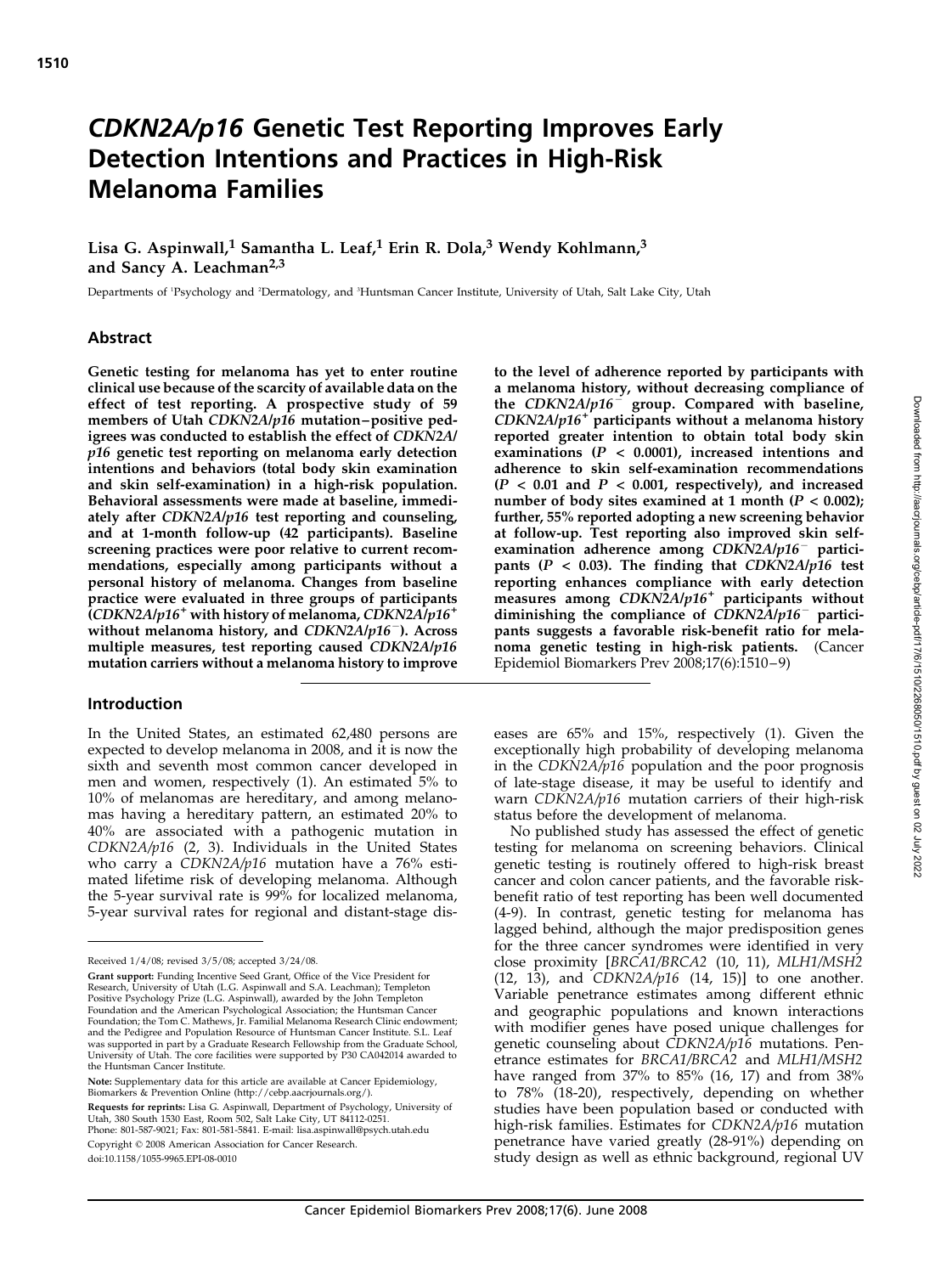intensity, and coinheritance of variants in MC1R (21-23), and these factors must be incorporated into risk assessment. Melanoma genetic testing has been considered controversial for additional reasons, including concerns that a report of a negative test result might lead to a false sense of security, that reporting positive test results might create psychological distress, and that genetic test reporting would not result in any advantage over counseling based on family history alone (24, 25).

Early detection of melanoma has dramatic potential to save lives because of the exceptionally good outcome for thin melanomas and poor prognosis for advanced melanomas (1, 26, 27). Skin screening examinations by medical professionals result in the identification of thinner melanomas (28, 29). It is also well established that the majority of melanomas are detected by the patients or their spouses (28, 30, 31). Indeed, such findings have led the American Academy of Dermatology (32) and GenoMel (an International Melanoma Genetics Consortium; ref. 33) to recommend that patients at risk for melanoma receive total body skin examinations (TBSE) at least annually and do skin self-examinations (SSE) monthly. These two screening strategies are the major components of early detection programs in melanoma. This report examines how CDKN2A/p16 test reporting influences compliance with TBSE and SSE screening recommendations by evaluating the participants' intentions as well as actual reports of behavior 1 month later.

# Patients and Methods

Study Population and Procedures. The studies were approved by the Institutional Review Board of the University of Utah (Institutional Review Board nos. 7916 and 13816). A total of 77 adult research participants from two large melanoma pedigrees enrolled in previous CDKN2A/p16 identification studies (14, 34) had contributed DNA samples for research genetic testing. Each of these samples was subjected to genetic testing through a Clinical Laboratory Improvement Amendments – certified laboratory (Myriad Genetic Laboratories or Yale University School of Medicine DNA Diagnostic Laboratories), and the participants were offered the opportunity to receive these results. None of the participants were aware of their genetic status before their participation in this study. In previous communications with the melanoma research program (in-person clinic visits at the time of enrollment in the gene discovery study from 1986 to 1993 and again at the time of reenrollment between 2001 and 2005), all participants had received information about their elevated risk of melanoma based on family history as well as detailed verbal and written recommendations about photoprotection and screening. The participants' most recent counseling took place at the reenrollment clinic visit an average of 2.5 y (SD, 11 mo; range, 3.9-50.1 mo) before their genetic counseling appointment.

From May to November 2005, 64 (83.1%) of these individuals completed a baseline questionnaire and a genetic counseling and test reporting session (for genetic counseling protocol, see Supplementary materials). Of the eligible participants who did not participate in this study, seven expressed interest but were unable to participate or were not present at the clinic, two were out of the country for an extended period of time, one could not be located, one did not respond, and two declined to participate.

During predisclosure genetic counseling sessions, participants received melanoma genetics education and, after informed consent, were offered the opportunity to receive their genetic test result. After result disclosure, the meaning of the result was reviewed, and tailored screening and management recommendations were provided. All 64 participants elected to receive results, and 62 participants completed the immediate follow-up questionnaire. Of the 59 participants eligible for the follow-up study, 53 enrolled and 45 (76.3%) completed the 1-month follow-up questionnaire.

## Measures

Demographics and Melanoma History. The participants completed standard demographic questions assessing age, gender, education level, marital status, and household income. We confirmed the melanoma history of each participant through the Utah Cancer Registry (a Surveillance, Epidemiology, and End Results Registry) and the Utah Population Database.

Genetic Testing Result. Sequence analysis showed two pathogenic CDKN2A/p16 mutations in our study population: V126D and G-34T (in the 5' untranslated region).

Behavioral Assessments. Data were collected at three time points: baseline reports of behaviors during the previous 6 mo, immediate postcounseling intentions, and, in the case of SSEs, 1-mo follow-up behaviors. Questionnaire items, response options, and order were designed to minimize participant effort while maximizing validity. First, the participants reported changes in behavior at the 1-mo follow-up in their own words before answering quantitative assessments to avoid potential response bias. Specifically, the participants were asked to indicate if they had made any new plans about screening behaviors following their genetic counseling session and, if so, to describe them.

Next, quantitative assessments of baseline screening behavior used both numerical (e.g., estimated number of SSEs in the past 6 mo) and verbal (e.g., weekly, once every few months) items to provide multiple assessments and to capture self-reports of screening behavior in ways that did not rely exclusively on the participants' ability to recall specific numbers of SSEs over a 6-mo interval. Additionally, comparative intention items were used in the postcounseling assessment for the same reason. Following the test reporting session, the participants were asked to report SSE intentions for the next  $\vec{6}$  mo, first in verbal terms (e.g., about once a week or more, about once every 2-3 mo) and then relative to their current practice (1, much less than I have been doing; 3, about the same as I have been doing; 5, much more than I have been doing).

Finally, we examined multiple screening behaviors by assessing the reported receipt of professional TBSEs, frequency of SSE practice, and thoroughness of SSE and then evaluated each relative to recommendations made in the genetic counseling session (at least one annual TBSE, one monthly SSE, thorough and systematic SSEs). In particular, with respect to monthly SSEs, the participants were explicitly counseled that less frequent SSEs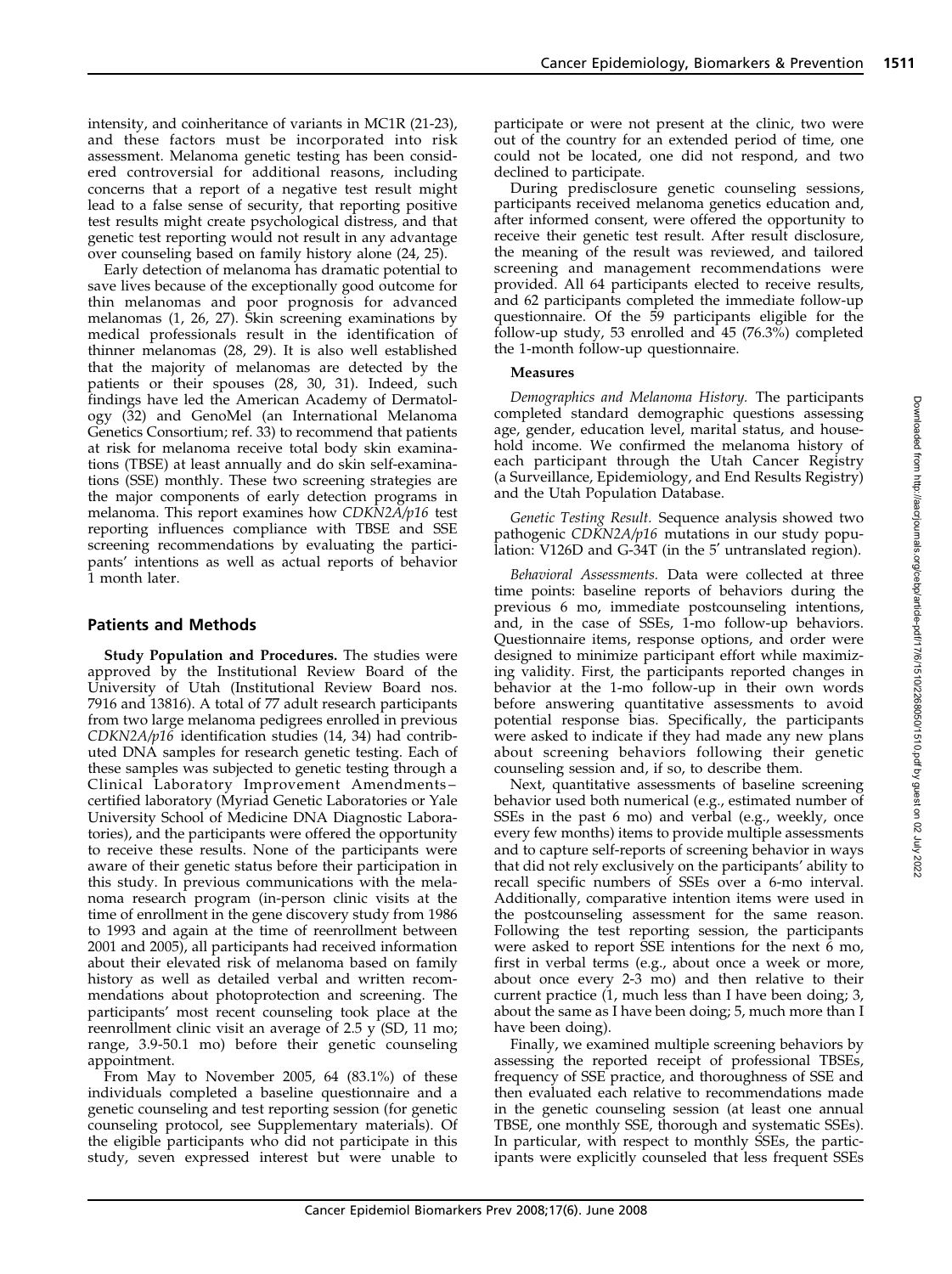might delay a diagnosis unnecessarily and that more frequent SSEs might diminish their ability to identify interval change in specific lesions.

Professional TBSE. The participants were asked at baseline whether they had received a TBSE in the last year and to indicate how many they had received in the last 5 y. Following test reporting, the patients indicated whether they intended to obtain a TBSE in the next year and their likelihood of obtaining TBSE in the future relative to current practice.

Frequency of SSEs. Items assessing adherence to recommendations for SSEs (both frequency and thoroughness) were adapted from Weinstockand colleagues (35). At baseline, the participants estimated the number of SSEs done in the last 6 mo and used verbal descriptors to characterize their behavior. The two question formats showed excellent correspondence and were converted to a monthly SSE average at baseline. At postcounseling, intentions to do SSEs were assessed with an absolute score based on verbal descriptors (e.g., once per month, every few months) and a separate rating of future intentions relative to baseline practice. At follow-up, the participants reported the number of SSEs done in the past month.

Thoroughness of SSEs. The quality of SSEs was assessed by  $(a)$  the participants' ratings of thoroughness;  $(b)$  the number and location of body sites examined from a checklist of 11 body sites, ranging from the scalp to the bottoms of the feet; and  $(c)$  the frequency with which another person was enlisted to help with the examination.

## Results

Participant Characteristics and Demographics. Thirty (48.4%) women and 32 (51.6%) men were enrolled, with an average age of 46 y (SD, 16.13 y; range, 21-89 y). All participants were Caucasian and high school graduates; more than half (54.8%) had completed a bachelor's degree or higher. The median annual income was \$50,000 to \$59,999. The majority (79%) were married. Thirty-two (51.6%) received positive test results, and 21 (33.9%) had a confirmed personal history of one or more melanomas.

Because a personal history of melanoma was a strong predictor of the participants' baseline practice of screening behaviors, the participants were placed into three groups for analysis:  $(a)$  those with CDKN2A/p16 mutation and no history of melanoma ( $n = 14$ ; 22.6%), (b) those with CDKN2A/p16 mutation and a positive history of melanoma ( $n = 18$ ; 29%), and (c) those with neither CDKN2A/p16 mutation nor a history of melanoma  $(n = 27; 43.6\%)$ . An additional group of three CDKN2A/  $p16$ <sup>-</sup> participants with a personal history of melanoma was excluded from the analyses reported here. Although this group is an important population to study, it was too small to yield statistically reliable conclusions. Table 1 presents demographic data for the three groups used in the analyses plus the excluded group. No significant difference was found among the three main groups on any demographic measure at baseline, nor was there any difference among groups in the proportion of participants completing the follow-up assessment  $[X^2(59) = 1.37; P < 0.51].$ 

Overview of Analyses. As just noted, three groups of participants were retained for analysis:  $CDKN2A/p16$ <sup>+</sup> with no history of melanoma,  $CDKN2A/p16^+$  with a personal history of melanoma, and  $CDKN2A/p16^-$  with no history of melanoma. Repeated-measures analyses tested whether CDKN2A/p16 result reporting led to significant differences from baseline in screening intentions and behavior among the three groups immediately following genetic test reporting and 1 month later. Importantly, for all analyses, there was no evidence of differential attrition at follow-up with respect to any baseline screening measure.

#### Professional TBSE

Low Baseline Frequency of Professional TBSEs. Through previous participation in our research program, participants had received strong verbal and written recommendations to have a TBSE at least annually based on their familial status. Despite these recommendations, only half (51.7%) of these high-risk participants reported obtaining a TBSE in the past year (Table 2). Participants with a personal history of melanoma were more compliant with TBSE recommendations (77.8%) than the CDKN2A/p16<sup>+</sup> and CDKN2A/p16<sup>-</sup> participants without a melanoma history (21.4% and 50%, respectively). Similar group differences were found for the average number of TBSEs in the past 5 years  $[F(2, 55) = 10.89;$  $P < 0.0001$ , with participants with a melanoma history reporting 4.78 examinations compared with 2.57 for  $CDKN2A/p16$ <sup>+</sup> participants with no melanoma history and 1.98 for  $CDKN2A/p16^-$  participants. There was no significant relationship between time since last clinic visit and baseline reports of TBSEs in either the past year or the past 5 years.

Genetic Test Reporting Increases Postcounseling Intentions to Obtain TBSEs. After genetic test reporting, the majority of participants indicated that they intended to obtain a TBSE in the next year  $(77.4%)$  or that they might do so (11.3%), representing a significant increase from baseline (Table 2). A repeated-measures analysis, done to compare each group before and after counseling, revealed a significant group-by-time interaction  $[F(2, 54) = 7.17;$  $P < 0.002$ ], such that the greatest increase, from 21.4% to nearly  $100\%$  ( $P < 0.0001$ ), was found among CDKN2A/  $p16$ <sup>+</sup> participants with no history of melanoma. Among  $\overleftrightarrow{CDKN2A/p16^+}$  participants with a melanoma history, postcounseling TBSE intentions remained high (100%). Both  $CDKN2A/p16$ <sup>+</sup> groups reported significantly greater TBSE intentions than did the  $CDKN2A/p16$ <sup>-</sup> group  $[F(2, 54) = 7.76; P < 0.001]$ . However, TBSE intentions among  $CDKN2A/p16^-$  participants also increased (from 50% to 65%;  $P < 0.13$ ), revealing no trend toward reduced adherence. Significant increases in TBSE intentions relative to current practice were found for all groups (boldfaced values in Table 2).

#### Frequency of SSEs

SSE Adherence Metric Development. Initial examination of the SSE frequency data revealed several complexities. The baseline practice of SSEs was highly variable, ranging from 0 to 180 examinations in the past 6 months (see Fig. 1). Further, the meaning and desirability of an increase in the number of exams depended on how frequently the participants reported screening at baseline.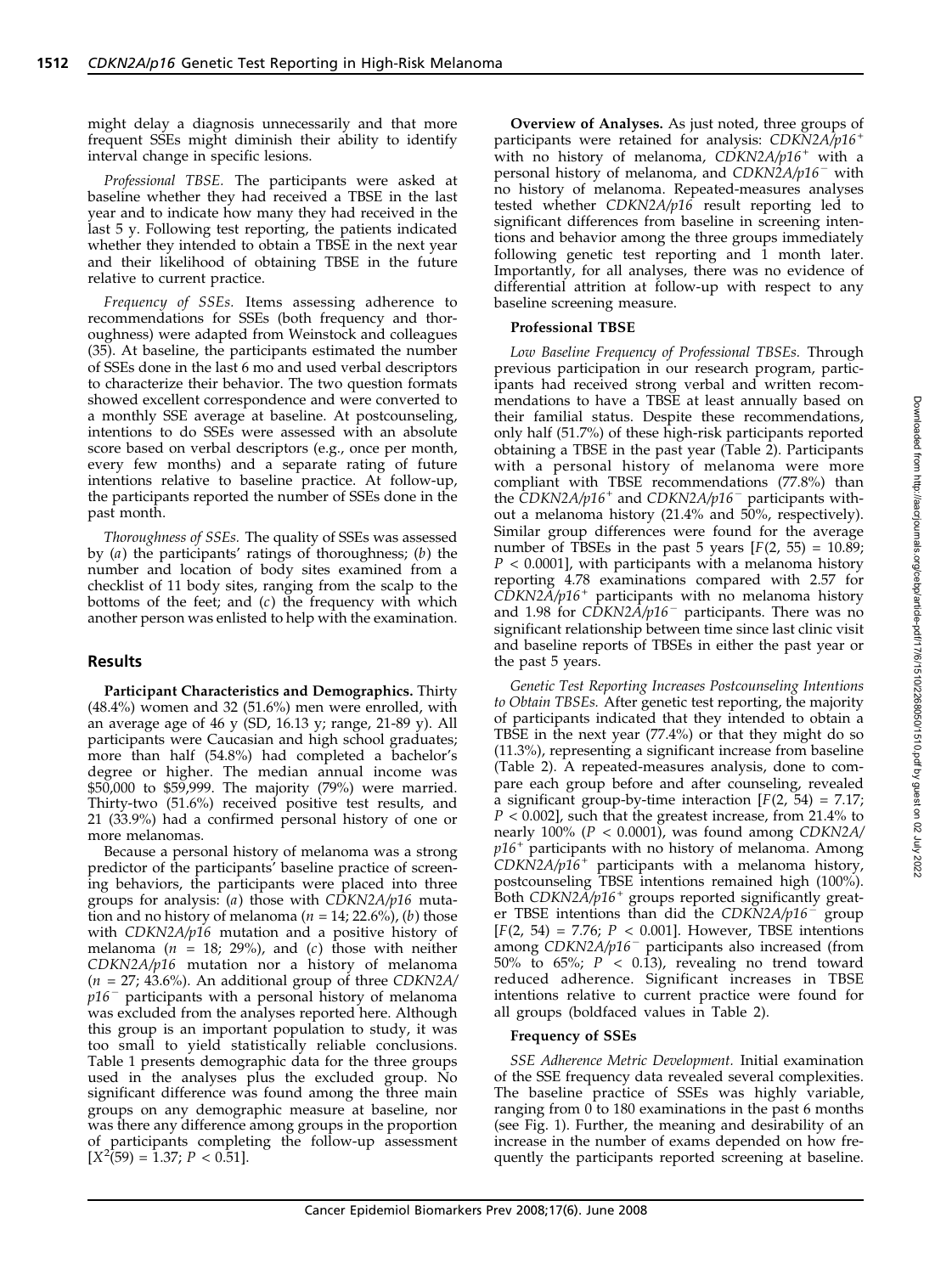|                                          |                                     | Carriers                         | Noncarriers                         |                               |  |
|------------------------------------------|-------------------------------------|----------------------------------|-------------------------------------|-------------------------------|--|
|                                          | No melanoma<br>history ( $n = 14$ ) | Melanoma<br>history ( $n = 18$ ) | No melanoma<br>history ( $n = 27$ ) | Melanoma<br>history $(n = 3)$ |  |
| Age $(y)$                                | 38.00 (14.61)                       | 49.56 (14.05)                    | 44.59 (14.37)                       | 76.33 (14.84)                 |  |
| %Male                                    |                                     | 50                               | 44                                  |                               |  |
| %Married                                 | 85.7                                | 77.8                             | 77.8                                | 100                           |  |
| %Education >high school                  | 92.9                                | 82.2                             | 81.5                                | 33                            |  |
| Median income<br>No. confirmed melanomas | \$50,000-59,000                     | \$60,000-69,000<br>2.22(1.26)    | \$50,000-59,000                     | \$30,000-39,000<br>1.67(1.16) |  |

## Table 1. Sample characteristics as a function of CDKN2A/p16 status and melanoma history

Specifically, although an increase in SSE practice by a participant who has not been conducting monthly selfexaminations represents a desirable outcome, such an increase by a participant who is already conducting several such examinations represents an undesirable outcome. Therefore, to make the SSE frequency data interpretable, we created adherence metrics to capture the change in the direction of greater adherence (see below) and stratified some analyses by baseline screening status (underscreeners versus overscreeners) to examine the direction and magnitude of the changes in SSE frequency in each group.

Adherence at each assessment was judged relative to the recommendation of 1 SSE/mo in two ways. First, an average SSE adherence status for each group was calculated by applying a numerical scale to reported screening behavior at baseline and 1 month (underscreeners,  $<$ 1 SSE/mo =  $-1$ ; on-target screeners, 1 SSE/  $mo = 0$ ; overscreeners,  $>1$  SSE/mo = 1). Second, each participant was assigned a change-toward-adherence

Table 2. Baseline TBSE practice in the year before test reporting and in the past 5 y, as well as changes in absolute and relative TBSE intentions compared with baseline following genetic test reporting and counseling, in each group and in the total sample

|                                                                                              |                                                       | Carriers                                           | Noncarriers                                              | Total sample                     |  |
|----------------------------------------------------------------------------------------------|-------------------------------------------------------|----------------------------------------------------|----------------------------------------------------------|----------------------------------|--|
|                                                                                              | $CDKN2A/p16+$<br>no melanoma<br>history<br>$(n = 14)$ | $CDKN2A/p16+$<br>melanoma<br>history<br>$(n = 18)$ | $CDKN2A/p16^-$<br>no melanoma<br>history<br>$(n = 26^*)$ | $(N = 58)$                       |  |
| <b>Baseline TBSEs</b>                                                                        |                                                       |                                                    |                                                          |                                  |  |
| Participants who<br>received a TBSE<br>in the past year<br>at baseline, $n$ (%)              | 3(21.4)                                               | 14 (77.8)                                          | 13(50)                                                   | 30(51.7)                         |  |
| Average no. TBSEs in<br>the past $5y$<br>No TBSEs in the<br>past 5 y at<br>baseline, $n$ (%) | 2.57                                                  | 4.78                                               | 1.98                                                     | 2.99                             |  |
| 0 TBSEs                                                                                      | 3(21.4)                                               | 1(5.6)                                             | 2(7.7)                                                   | 6(10.3)                          |  |
| 1 or 2 TBSEs                                                                                 | 5(35.7)                                               | 3(16.7)                                            | 19 (73.1)                                                | 27 (46.6)                        |  |
| 3 or 4 TBSEs                                                                                 | 3(21.4)                                               | 3(16.7)                                            | 3(11.5)                                                  | 9(15.5)                          |  |
| 5 or 6 TBSEs                                                                                 | 2(14.3)                                               | 4(22.2)                                            | 1(3.8)                                                   | 7(12.1)                          |  |
| >6 TBSEs                                                                                     | 1(7.1)                                                | 7(38.9)                                            | 1(3.8)                                                   | 9(15.5)                          |  |
| Postcounseling TBSE Intentions                                                               |                                                       |                                                    |                                                          |                                  |  |
| Participants intending<br>to receive a TBSE<br>in the next year, $\frac{1}{1}$ %             | $97^{\degree}$                                        | 100                                                | 65                                                       | $83.1$ <sup><math>#</math></sup> |  |
| Intended TBSEs in<br>future relative to<br>current practice <sup>3</sup>                     | $4.29$ <sup>±</sup>                                   | 3.33                                               | $3.52^{1}$                                               | $3.64$ <sup><math>#</math></sup> |  |

NOTE: Values in boldface indicate significant differences from baseline.

\*One CDKN2A/p16<sup>-</sup> participant provided incomplete baseline data. As a result, the sample size in this group varies depending on which screening measure is considered.

cValues of 1 were given to participants who indicated that they intended to obtain a TBSE in the next year, whereas values of 0.5 were given to participants who answered ''maybe.''  $^\ddag P$  < 0.001.

x1, much less than I have been doing; 5, much more than I have been doing. Boldfaced values indicate that the group mean was significantly >3.0 (''about the same as I have been doing'') and thus represents a significant intention to increase TBSEs relative to current practice.

 $\mathbb{P} < 0.05$ .  $\P P < 0.01$ .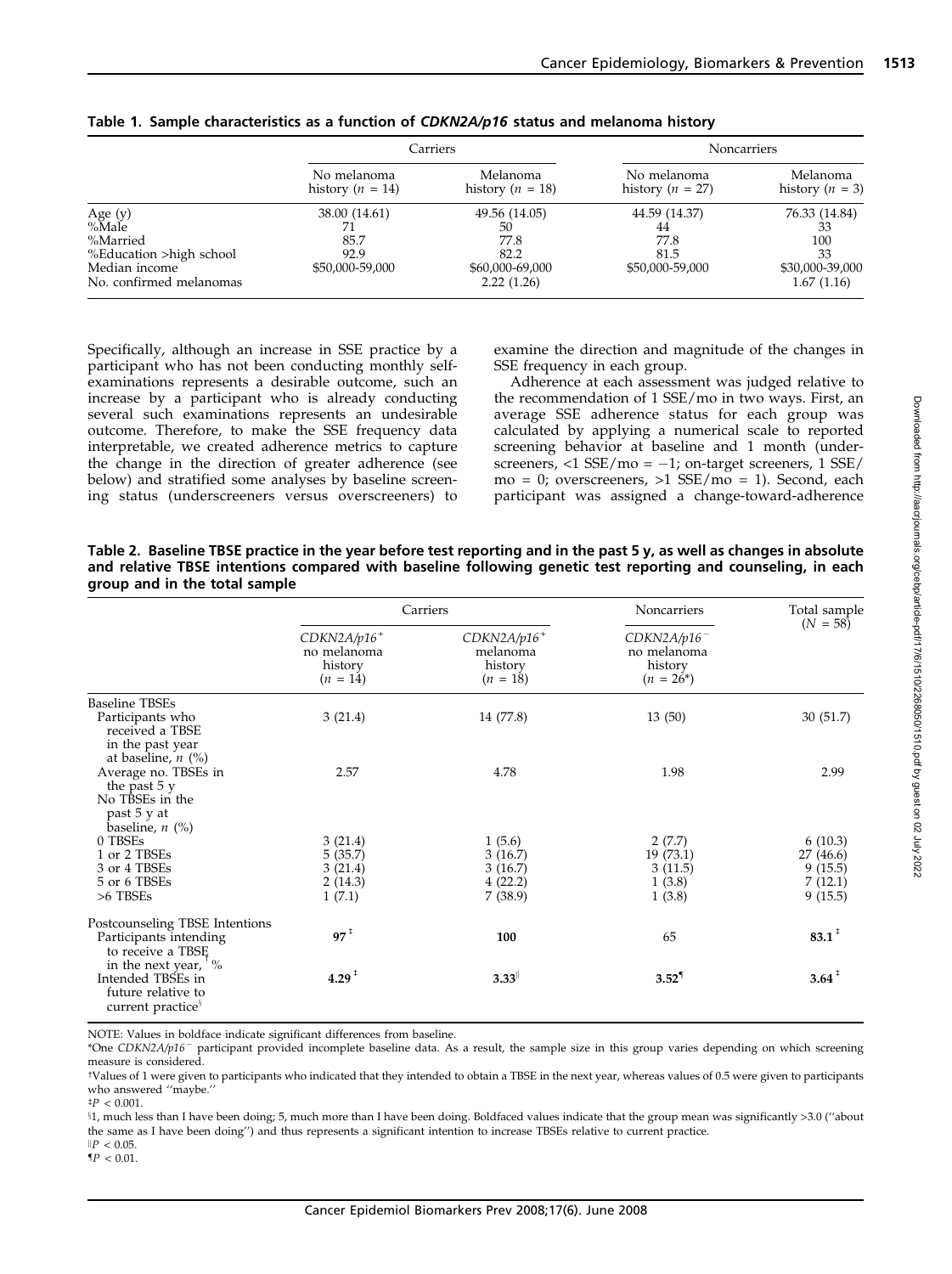score that reflected movement from baseline toward the monthly standard. For example, a participant who reported changing from no SSEs at baseline to 1 SSE/ mo received a change-toward-adherence score of +1 and a participant who reported moving from 4 to 2 SSEs/mo received a score of +2. In contrast, a participant who moved away from the target of 1 SSE/mo by increasing from 1 to 4 SSEs/mo received a score of  $-3$ although he reported an increased number of monthly self-examinations.

#### Genetic Test Reporting Alters the Rates of Overscreening and Underscreening in Each Group

Baseline Rates of SSEs. Figure 1 displays the absolute number of SSEs per month at baseline, the intended frequency of SSEs after genetic test reporting, and the number of SSEs at 1 month for each participant in each of the three groups, with baseline underscreeners shown in red, baseline on-target screeners shown in green, and baseline overscreeners shown in blue. As shown in Fig. 1 and Table 3, the majority of participants were either overscreening [31% (mean, 10.60 SSEs/mo; SD, 10.54)] or underscreening [51.7% (mean, 0.23 SSEs/ mo; SD, 0.24)] at baseline. As was the case with TBSEs, participants with a melanoma history reported more frequent SSEs (33% on-target screening, 44% overscreening) than did both groups of participants without a melanoma history [65% underscreening;  $X^2(4) = 11.87; P < 0.02$ ]. As was the case for professional TBSEs, there was no relationship between time since last clinic visit and the reported practice of SSEs on any measure.

SSE Rates 1 Month after Genetic Test Reporting. Genetic test reporting resulted in a dramatic drop in underscreening from 51.7% at baseline to 15.4% at 1 month (Table 3). On-target screening doubled from 17.2% to 35.9%. However, overscreening also increased from 31% to 48.7%. The breakdown of adherence categories by group revealed some striking and significant changes. As shown in Table 3 and Fig. 1, among  $CDKN2A/p16$ <sup>+</sup> participants with no melanoma history, underscreening at baseline (64.3%) was replaced by on-target screening (20%) and overscreening (80%) at 1 month. Among  $CDKN2A/p16$ <sup>+</sup> participants with a melanoma history, the majority continued to practice either on-target screening (27.3%) or overscreening (63.6%). On-target screening among the  $CDKN2A/p16^-$  participants increased from 15.4% to 50% following a negative genetic test result paired with counseling about the importance of continued SSEs.

Genetic Test Reporting Results in Movement toward Greater Adherence to SSE Recommendations. We next examined changes toward adherence in both postcounseling intentions and reported behavior at 1 month. Postcounseling intentions were highly correlated with reported practice of SSEs at 1 month across the sample  $(r = 0.62; P < 0.0001)$ . As shown in Table 4, reporting test results to participants in the  $CDKN2A/p16$ <sup>+</sup> no melanoma history group led to a significant change toward intended adherence immediately following test reporting (mean, +0.78), and the magnitude of intended change was significantly greater in this group than in the other two groups  $[F(2, 53) = 3.91; P < 0.03]$ . These group differences were maintained at follow-up  $[F(2, 36) =$ 12.97;  $P < 0.002$ , with the CDKN2A/p16<sup>+</sup> no melanoma history group reporting a highly significant change toward adherence at 1 month (mean, +1.70). The CDKN2A/p16<sup>+</sup> melanoma history group showed no significant change toward intended adherence at postcounseling, but did show a significant change away from



Figure 1. The absolute number of SSEs per month at baseline, the intended frequency of SSEs after genetic test reporting, and the number of SSEs at 1 mo for each participant in each of the three major groups. Red, baseline underscreeners; green, baseline on-target screeners; blue, baseline overscreeners. Dashed line, recommended practice of 1 SSE/mo.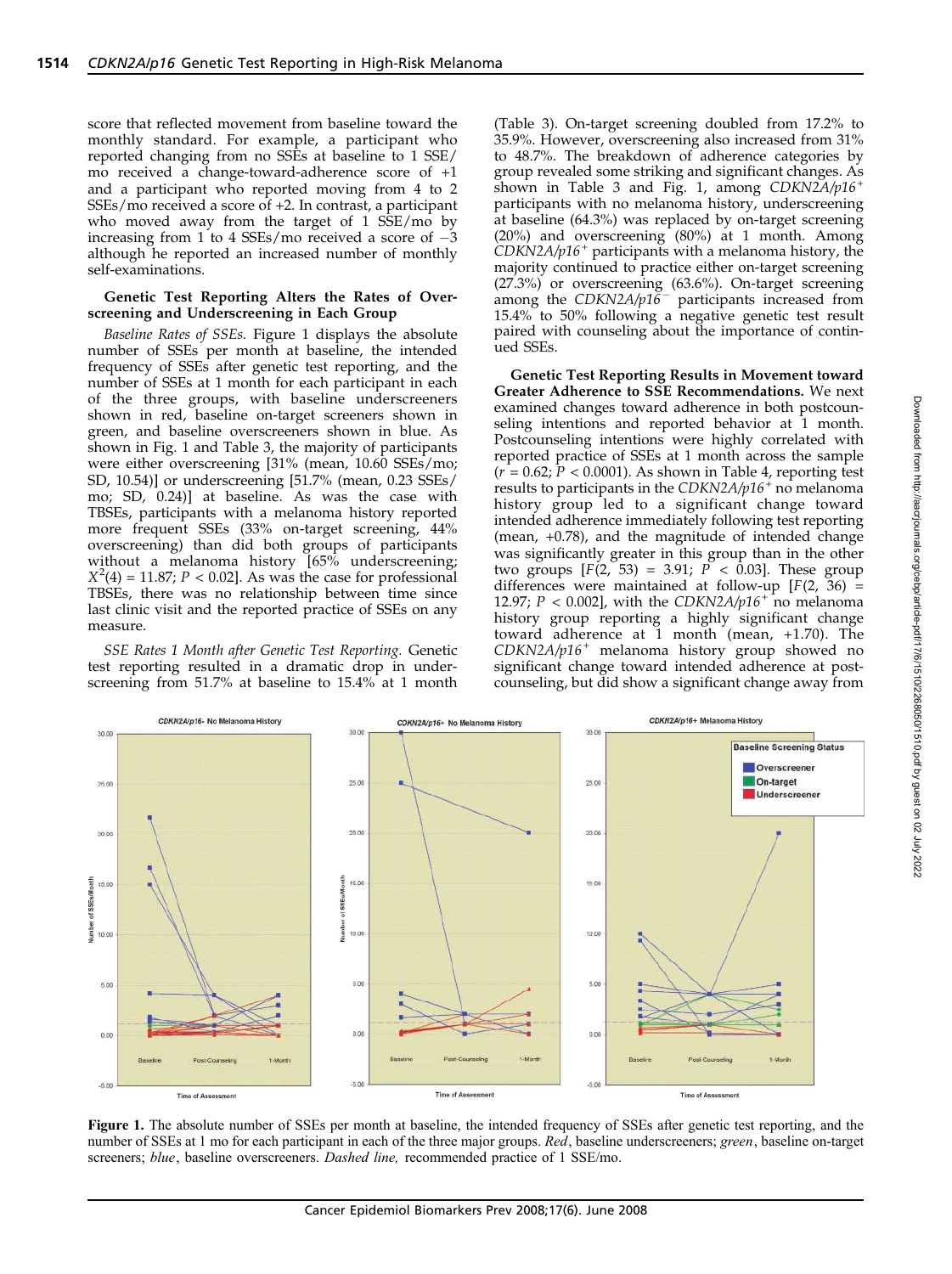|                                    | Carriers                             |                                   | Noncarriers                           | Total sample |  |  |  |
|------------------------------------|--------------------------------------|-----------------------------------|---------------------------------------|--------------|--|--|--|
|                                    | $CDKN2A/p16+$<br>no melanoma history | $CDKN2A/p16+$<br>melanoma history | $CDKN2A/p16^-$<br>no melanoma history |              |  |  |  |
|                                    | $n \ (\%)$                           |                                   |                                       |              |  |  |  |
| Baseline screening status*         |                                      |                                   |                                       |              |  |  |  |
| Underscreeners                     | 9(64.3)                              | 4(22.2)                           | 17(65.4)                              | 30 (51.7)    |  |  |  |
| On-target screeners                | 0(0)                                 | 6(33.3)                           | 4(15.4)                               | 10(17.2)     |  |  |  |
| Overscreeners                      | 5(35.7)                              | 8(44.4)                           | 5(19.2)                               | 18(31.0)     |  |  |  |
| Average SSE adherence status       | $-0.29$                              | $+0.22$                           | $-0.46$                               | $-0.21$      |  |  |  |
| Screening status at 1-mo follow-up |                                      |                                   |                                       |              |  |  |  |
| Underscreeners                     | 0(0)                                 | 1(9.1)                            | 5(27.8)                               | 6(15.4)      |  |  |  |
| On-target screeners                | 2(20)                                | 3(27.3)                           | 9(50)                                 | 14 (35.9)    |  |  |  |
| Overscreeners                      | 8(80)                                | 7(63.6)                           | 4(22.2)                               | 19 (48.7)    |  |  |  |
| Average SSE adherence status       | $+0.80$                              | $+0.55$                           | $-0.06^{\circ}$                       | $+0.33$      |  |  |  |

Table 3. The number and proportion of participants who reported underscreening, overscreening, or on-target monthly SSEs and the resulting average SSE adherence status at baseline and 1 mo in each group and in the total sample

NOTE: Values in boldface indicate significant differences from baseline. Percentages may not sum to 100% due to rounding off.

\*To be categorized as on-target, participants had to report conducting an average of 1 SSE/mo over the previous 6 mo at baseline. Underscreeners reported <1 SSE/mo; overscreeners, >1 SSE/mo.

tUnderscreeners, -1; on-target screeners, 0; overscreeners, 1.

adherence in the direction of greater overscreening at follow-up (see also Fig. 1). Finally, there was no evidence that  $CD\bar{K}N2A/p16^-$  participants reported changes in the direction of decreased adherence at either assessment (Table 4; Fig. 1).

Genetic Test Reporting Increases Intended and Reported Numbers of SSEs in Underscreeners. As a complement to the adherence analyses presented above, we examined changes from baseline in the absolute number of intended and reported examinations among underscreeners. As shown in Table 4, initial underscreeners showed significant overall increases in postcounseling SSE intentions  $[F(1, 27) = 7.94; P < 0.02]$  and reported numbers of SSEs 1 month following genetic test reporting  $[F(1, 17) = 12.35; P < 0.003]$ . A significant group-by-time interaction  $[F(2, 17) = 6.74; P < 0.007]$ indicated that the greatest increase was among underscreeners in the  $CDKN2A/p16<sup>+</sup>$  no melanoma history group who increased their practice of SSEs from once every 6 months to >2 in the month following genetic test reporting ( $P < 0.0001$ ).

Virtually identical results were obtained for the relative practice measure (Table 4). The participants in all three groups reported intentions to increase their practice relative to baseline, with the greatest such increases reported by the participants with no melanoma history who received CDKN2A/p16<sup>+</sup> results [F(2, 27) = 4.77;  $P$  < 0.02]. As was the case for relative TBSE intentions, the group mean for underscreeners receiving negative  $CDK\bar{N}2A/\bar{p}16^-$  test results was significantly >3.0, indicating an average intention to increase SSE practice, and only one  $CDKN2A/p16^-$  participant in the total sample reported intentions to decrease SSE frequency. Taken together, these findings provide little to no indication of the development of a false sense of security among  $CDKN2A/p16^-$  participants.

Genetic Test Reporting Reduces Intended, But Not Reported, Numbers of SSEs in Overscreeners. Immediately following genetic test reporting, overscreeners reported significantly decreased SSE intentions compared with baseline  $[F(1, 13) = 11.07; P < 0.005]$ , with significant decreases among  $CDKN2A/p16$ <sup>+</sup> no melanoma and  $CDKN2A/p16^-$  participants (Table 4). However, on the relative practice measure, no group mean was significantly different from 3.0, indicating intentions to continue baseline practice. At 1 month, none of the groups reported a significant change in the number of SSEs, and there were no significant differences among the groups.

Thoroughness of SSEs. Overall, participants with a melanoma history were more likely to report receiving assistance from another person  $[F(2, 36) = 3.43; P < 0.05]$ . There were no significant changes over time for any group in either thoroughness ratings or the frequency with which another person was enlisted to help with the SSE (Table 5).

Number and Location of Body Sites Examined. As shown in Table 5, genetic test reporting increased the number of body sites examined among  $CDKN2A/p16<sup>+</sup>$  participants with no melanoma history from 5.46 at baseline to 8.82 at 1 month  $[F(1, 36) = 11.10; P < 0.002;$  group-by-time interaction,  $F(2, 36) = 7.70$ ;  $P < 0.001$ ]. More detailed analysis indicated significant increases in the examination of the scalp, neck, shoulders, and legs in this group. There was no significant change in the CDKN2A/p16<sup>+</sup> melanoma history group (from 8.82 to 7.91). Although not significant, CDKN2A/p16<sup>-</sup> participants showed a trend toward a decrease in the number of body sites examined from 7.41 to 5.82  $[F(1, 36) = 3.83; P < 0.06]$ . Internal analyses suggest that this downward trend seemed to be due to the inclusion of two participants who reported screening infrequently but thoroughly at baseline. Specifically, two  $\widehat{CDKN2A/p16}$  respondents reported examining 10 of 11 body sites in each SSE, but conducting SSEs only once or twice in the 6 months before test reporting. Neither participant reported a SSE

 $P < 0.001$ .

 $P < 0.05$ .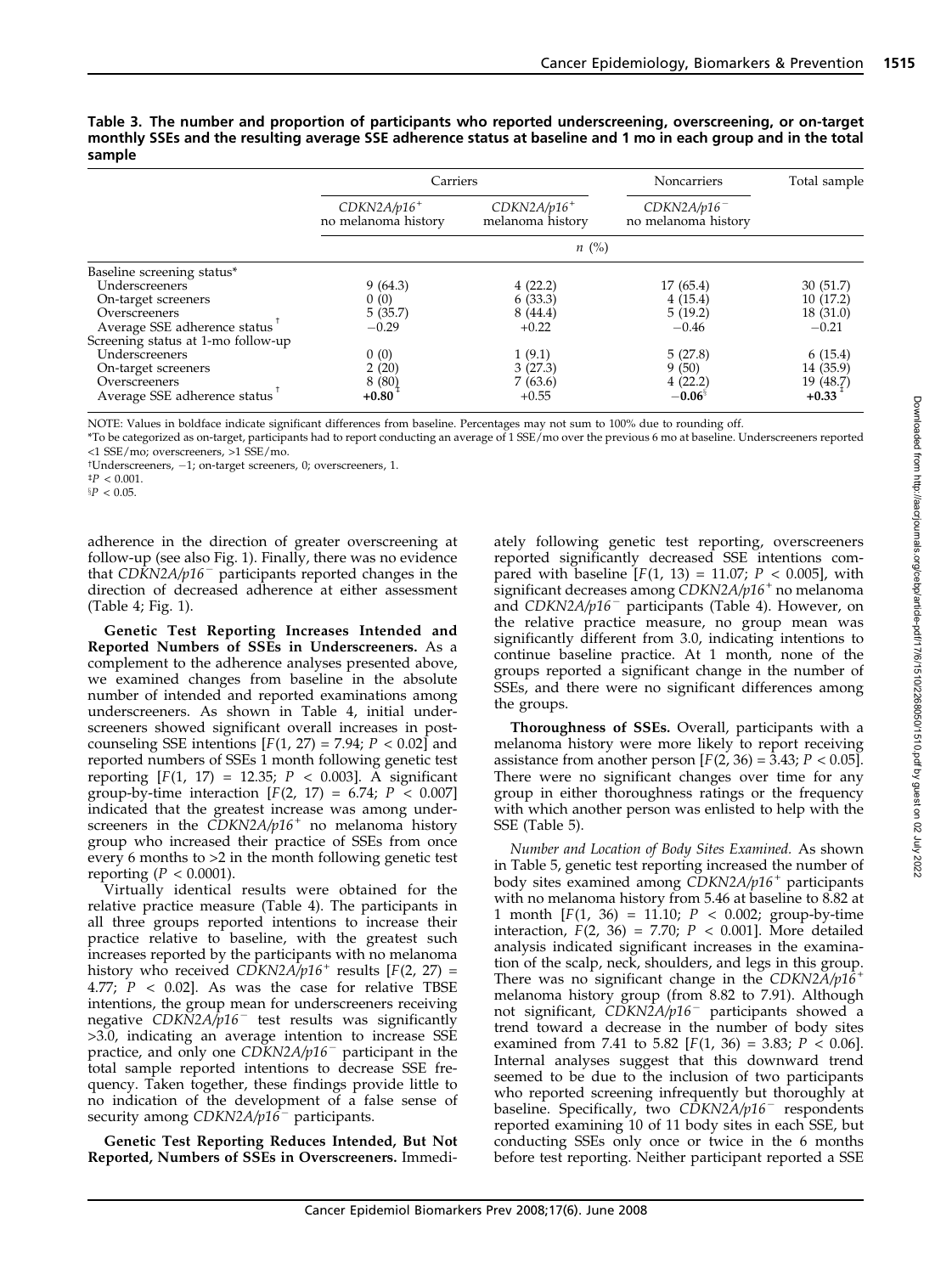at follow-up, resulting in a score of 0 sites. When the data were analyzed without these two participants, the mean values for the  $CDKN2A/p16^-$  group were unchanged from baseline to 1 month (from 7.07 to 6.60 sites;  $F \le 1$ , not significant).

Qualitative Reports of Adoption of New Behaviors at 1 Month. Qualitative reports of the adoption of one or more new screening behaviors at the 1-month follow-up were used to corroborate the reported changes in screening behaviors. These responses were coded by two independent raters with 98% agreement. Overall, 38.1% of participants reported adopting a new screening behavior in the month following test reporting. Of particular interest, 54.6% of participants without a personal history of melanoma who received a positive  $CDKN2A/p16$  test result reported adopting a new screening behavior, followed by 35% of participants receiving negative test results and 27.3% of CDKN2A/  $p16<sup>+</sup>$  participants with a melanoma history. There were no significant differences among the groups  $[\chi^2(2) = 1.89;$  $P < 0.39$ ]. The most frequent new screening behaviors listed were the conduct of more frequent or more

Table 4. Changes toward intended and reported adherence to monthly SSEs and changes in the absolute and relative intended frequency of SSEs immediately after genetic test reporting and at the 1-mo follow-up in each group and as a function of baseline screening status

|                                                                                                        | Carriers                                         |                      |                                               |              | Noncarriers                           |                |               |                              |              |
|--------------------------------------------------------------------------------------------------------|--------------------------------------------------|----------------------|-----------------------------------------------|--------------|---------------------------------------|----------------|---------------|------------------------------|--------------|
|                                                                                                        | $CDKN2A/p16$ <sup>+</sup><br>no melanoma history |                      | $CDKN2A/p16$ <sup>+</sup><br>melanoma history |              | $CDKN2A/p16^-$<br>no melanoma history |                |               |                              |              |
|                                                                                                        | Baseline                                         | Postcounseling       | 1 mo                                          | Baseline     | Postcounseling                        | $1 \text{ mo}$ | Baseline      | Postcounseling               | 1 mo         |
| Change toward<br>adherence to<br>monthly SSEs*<br>Intended and reported<br>number of SSEs<br>per month |                                                  | $+0.78$ <sup>†</sup> | $+1.70$ <sup>+</sup>                          |              | $-0.04$                               | $-0.45^{\S}$   |               | $+0.20$                      | $+0.15$      |
| Underscreeners                                                                                         | 0.22                                             | $1.11$ <sup>T</sup>  | $2.25$ <sup>‡</sup>                           | 0.27         | 0.79                                  | 0.50           | 0.43          | 0.53                         | 0.75         |
| Overscreeners <sup>1,**</sup><br>On-target screeners $^{\uparrow\uparrow}$                             | 15.12                                            | $2.25$ <sup>+</sup>  | 6.25                                          | 4.10<br>1.00 | 2.74<br>1.50                          | 7.20<br>1.63   | 11.87<br>1.00 | $2.47^{\frac{5}{3}}$<br>1.00 | 2.00<br>2.00 |
| Intended SSEs in future<br>relative to current<br>practice <sup>##</sup>                               |                                                  |                      |                                               |              |                                       |                |               |                              |              |
| Underscreeners                                                                                         |                                                  | $4.78$ <sup>‡</sup>  |                                               |              | $3.75^{\frac{5}{3}}$                  |                |               | 3.82                         |              |
| Overscreeners<br>On-target screeners                                                                   |                                                  | 3.60                 |                                               |              | 3.43<br>3.33                          |                |               | 3.20<br>3.25                 |              |
| Total sample                                                                                           |                                                  | $4.36$ <sup>±</sup>  |                                               |              | $3.47$ <sup>+</sup>                   |                |               | $3.63^{\text{+}}$            |              |
|                                                                                                        |                                                  |                      |                                               |              |                                       |                | Total cample  |                              |              |

|                                                      | TOtal sample |                              |         |  |
|------------------------------------------------------|--------------|------------------------------|---------|--|
|                                                      | Baseline     | Postcounseling               | 1 mo    |  |
| Change toward adherence to monthly SSEs              |              | $+0.26^{\circ}$              | $+0.38$ |  |
| Intended and reported number of SSEs per month       |              |                              |         |  |
| Underscreeners                                       | 0.34         | $0.74^{\frac{5}{3}}$         | 1.18    |  |
| Overscreeners                                        | 9.29         | 2.53                         | 5.58    |  |
| On-target screeners                                  | 1.00         | 1.30                         | 1.79    |  |
| Intended SSEs in future relative to current practice |              |                              |         |  |
| Underscreeners                                       |              | $4.10^+$                     |         |  |
| Overscreeners                                        |              | 3.42                         |         |  |
| On-target screeners                                  |              |                              |         |  |
| Total sample                                         |              | $3.30^{\frac{5}{3}}$<br>3.76 |         |  |

NOTE: Values in boldface indicate significant changes from baseline.

\*Positive values indicate change in either direction toward adherence to the recommendation of 1 SSE/mo; negative values indicate a change in either direction away from the recommendation of 1 SSE/mo. Values in boldface are significantly different from 0 (no change).

 $^{\dagger}P$  < 0.01.

 $^\ddag P$  < 0.001.  $P < 0.05$ .

 $\parallel$ Of the 30 underscreeners at baseline, 1-mo follow-up data were available for 6 of 9 participants in the CDKN2A/p16<sup>+</sup> no melanoma history group, 2 of 4 participants in the CDKN2A/p16<sup>+</sup> melanoma history group, and 13 of 17 participants in the CDKN2A/p16<sup>-</sup> group.

 ${^4}$ Of the 18 overscreeners at baseline, 1-mo follow-up data were available for 4 of 5 participants in the CDKN2A/p16<sup>+</sup> no melanoma history group, 5 of 8 participants in the CDKN2A/p16<sup>+</sup> melanoma history group, and 3 of 5 in the CDKN2A/p16<sup>-</sup> group.

\*\*These results are likely to underestimate overscreening intentions immediately following test reporting. It is important to note that the highest score participants could receive at the postcounseling assessment was 4 SSEs/mo (intentions to practice SSEs once a week or more frequently). However, the results reported for significant decreases from baseline in intentions to practice SSEs remained the same when an analogous baseline SSE measure based on verbal descriptors was used to evaluate changes from baseline in postcounseling SSE intentions.

t tOf the 10 on-target screeners at baseline, 1-mo follow-up data were available for 4 of 6 participants in the CDKN2A/p16+ melanoma history group and 3 of 4 participants in the CDKN2A/p16<sup>-</sup> group.

bb1, much less than I have been doing; 5, much more than I have been doing. Boldfaced values indicate that the group mean was significantly >3.0 (''about the same as I have been doing'') and thus represents a significant intention to increase SSEs relative to current practice.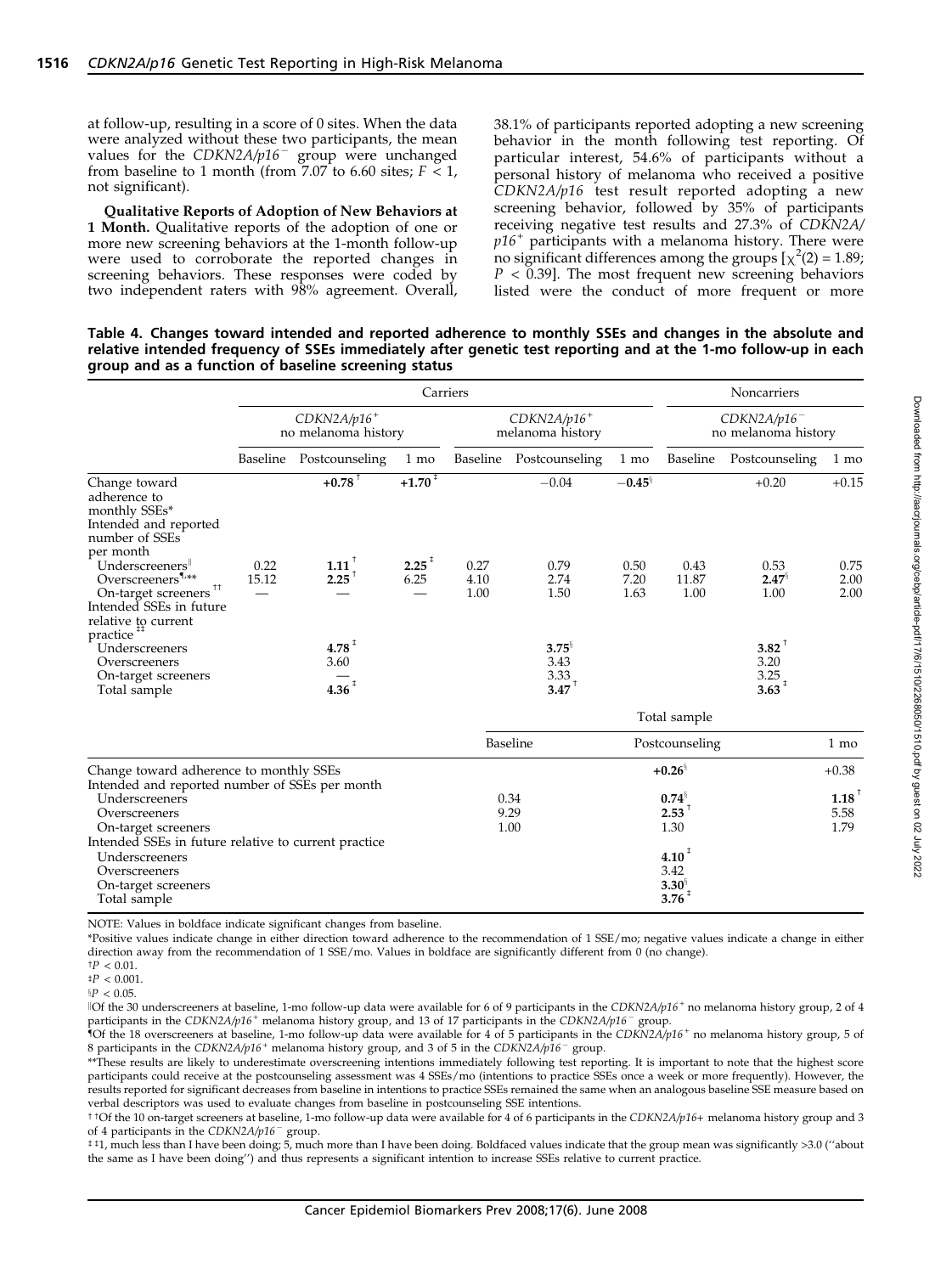|                                                                                                                           | Carriers                                         |                             |                                               |                      | Noncarriers                           |                      | Total sample         |                      |
|---------------------------------------------------------------------------------------------------------------------------|--------------------------------------------------|-----------------------------|-----------------------------------------------|----------------------|---------------------------------------|----------------------|----------------------|----------------------|
|                                                                                                                           | $CDKN2A/p16$ <sup>+</sup><br>no melanoma history |                             | $CDKN2A/p16$ <sup>+</sup><br>melanoma history |                      | $CDKN2A/p16^-$<br>no melanoma history |                      |                      |                      |
|                                                                                                                           | Baseline                                         | 1 mo                        | Baseline                                      | 1 mo                 | Baseline                              | 1 mo                 | Baseline             | 1 mo                 |
| Thoroughness of SSEs<br>SSE thoroughness ratings*<br>No. body sites examined<br>during SSEs<br>Frequency of enlistment of | 2.67<br>5.46<br>1.91                             | $\frac{2.61}{8.82}$<br>1.91 | 3.23<br>8.82<br>2.82                          | 2.77<br>7.91<br>2.27 | 2.38<br>7.41<br>1.77                  | 2.25<br>5.82<br>1.47 | 2.71<br>7.26<br>2.10 | 2.50<br>7.26<br>1.82 |
| another person's assistance<br>in the conduct of SSEs <sup>§</sup>                                                        |                                                  |                             |                                               |                      |                                       |                      |                      |                      |

Table 5. Changes from baseline to 1 mo in the reported thoroughness of SSEs in each group and in the total sample

NOTE: Values in boldface indicate significant changes from baseline.

\*1, I did not pay close attention to my skin; 2, I casually checked my skin, taking a quick overall look; 3, I only looked at particular marks on my skin; and 4, I did a thorough skin exam.

cParticipants used a checklist to indicate whether they had examined each of the following body parts when conducting a SSE: scalp, face, neck, shoulders, back, chest, arms, genitals, legs, feet, and bottoms of feet; they received a score of 1 for each of the 11 body parts checked.

 $^{\ddagger}P < 0.01$ .  $$1,$  none of the time; 2, some of the time; 3, about half of the time; 4, most of the time; 5, all of the time.

thorough SSEs (26.2%), followed by reports of seeing a doctor more regularly for TBSEs (11.9%). Some respondents specifically noted that they had not adopted any new behaviors because they were already highly compliant with recommendations.

# **Discussion**

This is the first study to prospectively characterize the effects of CDKN2A/p16 genetic test reporting on screening intentions and behaviors among high-risk melanoma patients. The overall goal of this study was to evaluate the risks and benefits of CDKN2A/p16 test reporting to assess the clinical utility of the test. The overriding conclusion is that  $CDKN2A/p16$  test reporting provides benefits to participants by enhancing adherence to recommendations for TBSEs and SSEs. There was little to no evidence for the development of a false sense of security among  $CDKN2A/p16$ <sup>-</sup> members of the families, and in fact, compliance with SSE recommendations increased in this group. Importantly, the benefits of test reporting were maintained at the 1-month follow-up, especially among  $CDKN2A/p16^+$  participants with no melanoma history. Taken together with recent findings suggesting low overall levels of psychological distress among members of high-risk families anticipating information about the role of genetic factors in their family history of melanoma (36), these findings suggest a favorable risk-benefit ratio for performance of CDKN2A/  $p16$  genetic testing in appropriate high-risk melanoma populations. It will, of course, be important to determine whether these gains in screening intentions and behavior are maintained over time.

This study yielded novel and potentially useful data on the baseline practice of screening among high-risk melanoma patients. The study participants had been well informed on at least two separate occasions, both verbally and in writing, of their increased risk of melanoma based on family history alone. Despite this previous counseling, there was poor baseline compliance with TBSE and SSE recommendations. These findings are of great concern because they suggest that educating highrisk patients on the basis of family history alone is ineffective, particularly for individuals without a personal history of melanoma. In fact, because of the significant prior effort to educate this population about their risk, it is likely that baseline adherence in our sample exceeds adherence in the larger population of high-risk patients. Further investigation about how to best promote complete monthly examinations and annual TBSEs in high-risk patients is needed.

Across all of our multiple measures of adherence to TBSE and SSE recommendations, a clear and dramatic pattern emerged following genetic test reporting: CDKN2A/p16 mutation carriers without a history of melanoma improved adherence intentions and behaviors to closely approximate the pattern seen in participants with a history of melanoma. Specifically, CDKN2A/p16<sup>+</sup> participants without a history of melanoma showed statistically significant increases in the intention to obtain an annual TBSE, in overall number and rates of SSE performance at 1 month, in changes toward adherence to the recommended monthly practice of SSEs, and in the number of body sites examined during SSE performance at 1 month. In each of these measures, the CDKN2A/p16<sup>+</sup> group without a history of melanoma initially showed values similar to the CDKN2A/p16<sup>-</sup> group and, following test reporting, showed values similar to  $CDKN2A/p16$ <sup>+</sup> melanoma patients. Furthermore, more than half of these participants reported the adoption of one or more new screening behaviors in the month following test reporting. Thus, one major goal of predictive genetic testing seems to have been reached—that of enhancing performance of early detection behaviors before the development of malignancy.

A major concern about the transition of CDKN2A/p16 genetic testing into the clinical realm has been whether reporting of negative test status would result in a false sense of security in those individuals who still have a 1.7 fold increased risk for melanoma relative to the general population (24, 25, 37). Therefore, decreased compliance with TBSEs or SSEs following negative test reporting could pose a significant harm. There was only one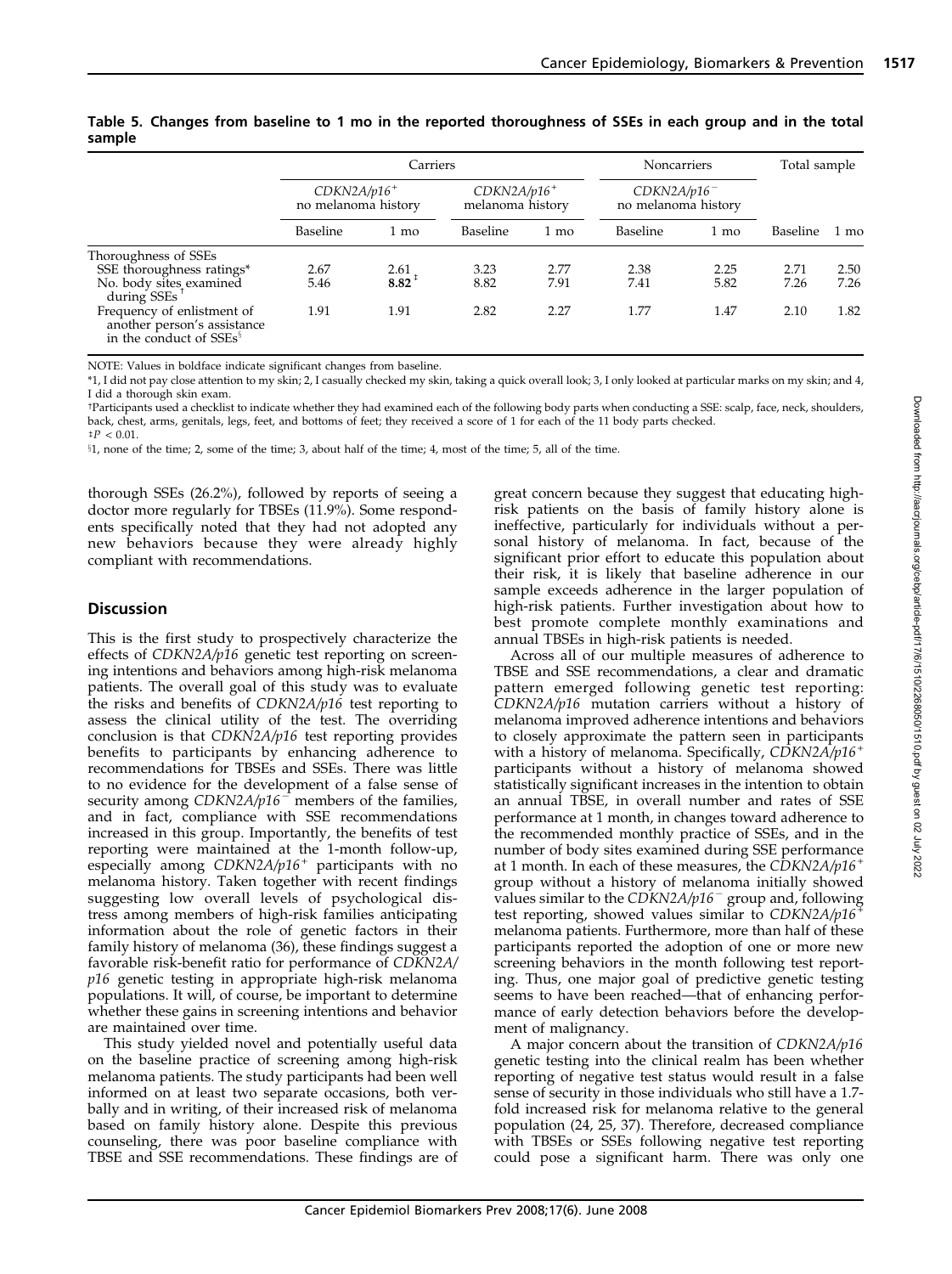indication of a potential reduction among the CDKN2A/  $p16$ <sup>-</sup> participants: a nonsignificant downward trend in one of the three SSE thoroughness measures—the number of body sites examined during SSEs. In fact, following genetic test reporting,  $CDKN2A/p16^-$  family members reported statistically significant increases in the overall rate of SSE performance at 1 month, and roughly one third reported the adoption of a new screening behavior.

Another major concern about reporting CDKN2A/p16 test results is that  $CDKN2A/p16^+$  patients will develop unhealthy behaviors related to the knowledge of their dramatically elevated risk. With respect to our data, we examined whether (a) genetic test reporting led to dramatic increases in overscreening and (b) genetic test reporting had a deleterious effect on the nearly one third of participants who were already overscreeners at baseline. Our follow-up data clearly indicated that the rates of overscreening increased in both CDKN2A/p16<sup>+</sup> groups but not to an excessive degree. This suggests that  $CDKN2A/p16$ <sup>+</sup> test reporting does not result in hypervigilance. Nonetheless, it will be important to understand the effects of overscreening behaviors on both mental health and melanoma detection.

Generalizing to Other Populations and Settings. It will, of course, be important to determine whether increases in screening behavior following CDKN2A/p16 test reporting will be obtained in other populations and settings. In particular, it will be important to determine whether similar increases in adherence will be observed in clinical practice outside the context of a study setting such as ours. A few additional potential limitations of our study that may affect the generalization of the results are worth noting. First, our entire study population is derived from two large, very well-characterized pedigrees. Health behaviors among relatives may be correlated, leading to the potential for overestimation of the effect of the test reporting in such families. With respect to this possibility, we do note that there was substantial variation in baseline adherence to both professional TBSEs and SSEs, which suggests at least some degree of independence among individual family members in terms of adherence to medical recommendations. It will be important in future research to examine the pattern of screening behaviors before and after genetic test reporting among first-degree relatives and within households. Another important factor to consider is that genetic testing was a free benefit to participants in the present study. It is possible that patients who have made a personal financial commitment to paying for all or part of their genetic testing may show greater subsequent behavioral changes. If this is the case, the present results may underestimate patients' responses to test reporting, although such concerns should be balanced against the greater rates of uptake found when testing is provided at no cost.

Implications for Clinical Practice. Not all melanoma patients should receive genetic testing: only a small subpopulation (5-10%) of melanoma patients has a hereditary pattern suggestive of CDKN2A/p16 mutation carriage. We have suggested a ''rule of threes'' for identification of appropriate testing candidates  $(38)$ :  $(a)$ melanoma patients with two additional affected family members,  $(b)$  an individual with three primary melanomas, or (c) melanoma or pancreatic cancer patients with a total of three melanomas and pancreatic cancers combined in the family. Any first-degree relatives of established CDKN2A/p16 mutation carriers are also testing candidates.

## **Conclusions**

In summary, the individuals at highest known risk for development of melanoma are those who carry a  $CDKN\bar{2}A/p16$  mutation. A clinical genetic test to identify mutations in this gene is currently available in Clinical Laboratory Improvement Amendments –certified (or otherwise qualified) laboratories, but before this investigation, the utility of the testing process had not been shown. The goal of cancer genetic testing is to identify high-risk patients so that prevention and early detection practices can be instituted before the development of malignancy. We have shown that reporting  $CD\bar{K}N2A/p16$ test results to high-risk patients significantly improves their compliance with early detection recommendations, which supports similar findings for colon and breast cancer genetic testing. Further, in light of the poor baseline compliance with screening recommendations reported by high-risk familial melanoma patients, withholding test results may actually pose harm to this highrisk population. Thus, we have shown a direct benefit to carriers of the CDKN2A/p16 mutation and a lack of significant risk to any of the groups tested. This favorable risk-benefit ratio leads us to recommend the transition of CDKN2A/p16 genetic testing into clinical practice among appropriate high-risk members of the melanoma population, including those participants in research programs like ours who have not yet been notified of their mutation status (38, 39).

# Disclosure of Potential Conflicts of Interest

No potential conflicts of interest were disclosed.

## Acknowledgments

We thank Anita Kinney, Ken Smith, Marybeth Hart, Lisa Wadge, Amber Kostial, Michelle Welch, Kelli Rasmussen, Amiee Maxwell, Kristina Heintz, Emily Davis, and Angela Newman for their assistance, and all of the family members in this study for their willing and generous participation.

## References

- 1. American Cancer Society. Cancer facts and figures 2008. [cited 2008 Mar 3]. Available from: http://www.cancer.org/downloads/STT/
- 2008CAFFfinalsecured.pdf. 2. Florell SR, Boucher KM, Garibotti G, et al. Population-based analysis of prognostic factors and survival in familial melanoma. J Clin Oncol 2005;23:7168 – 77.
- 3. Goldstein AM, Chan M, Harland M, et al.; Study Group LM, Genomel MG. Features associated with germline CDKN2A mutations: a GenoMEL study of melanoma-prone families from three continents. J Med Genet 2007;44:99 – 106.
- 4. Daly MB, Axilbund JE, Bryant E, et al. Genetic/familial high-risk assessment: breast and ovarian. J Natl Compr Canc Netw 2006;4: 156 – 76.
- Levin B, Barthel JS, Burt RW, et al. Colorectal cancer screening clinical practice guidelines. J Natl Compr Canc Netw 2006;4:384 – 420.
- US Preventative Services Task Force. Genetic risk assessment and BRCA mutation testing for breast and ovarian cancer susceptibility. Available from: http://www.ahrq.gov/clinic/uspstf/uspsbrgen. htm; released September 2005.